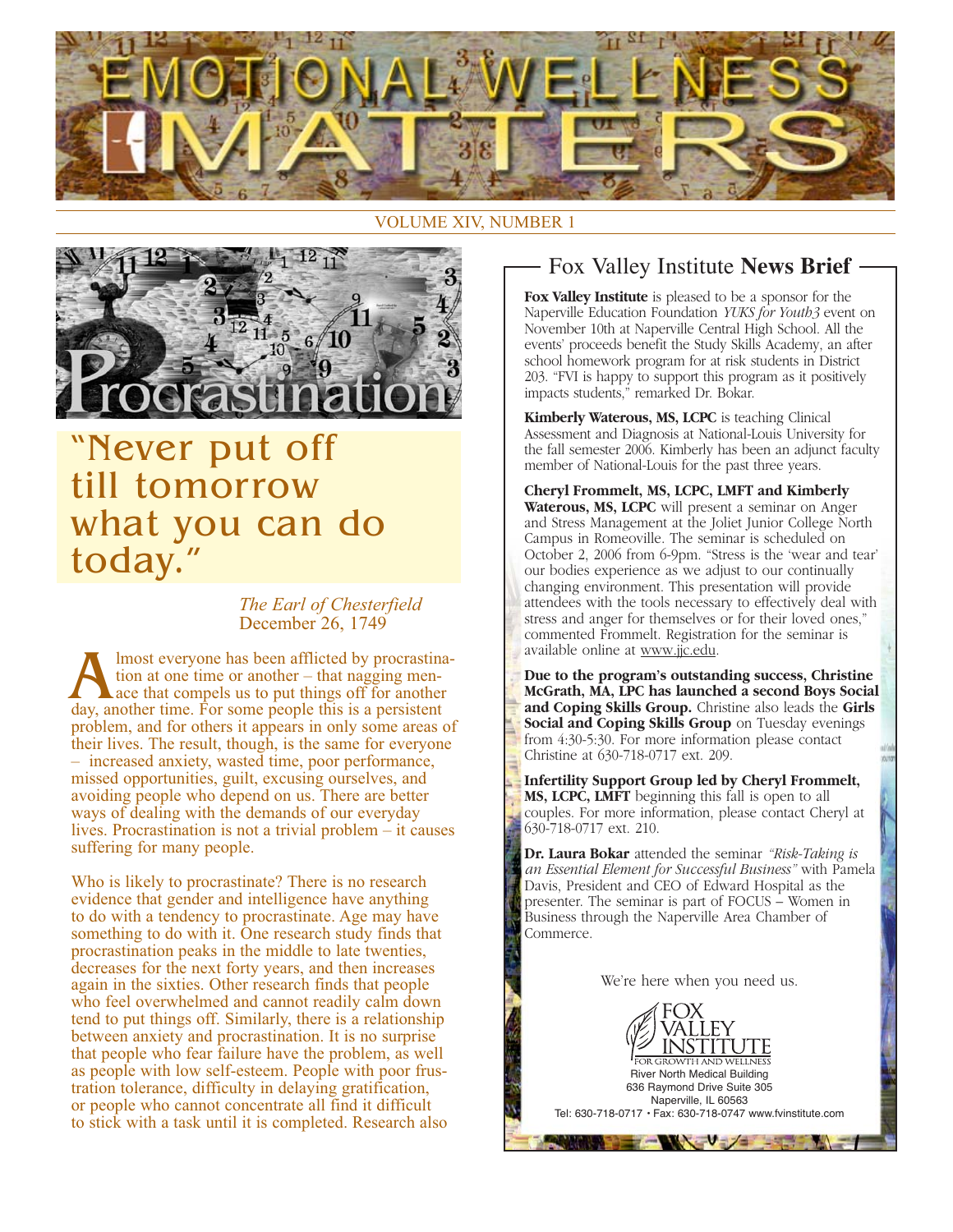shows that those who have conflicts with authority figures and are rebellious have a proclivity for procrastination. People with depression, who may have low energy and hold negative thoughts about their ability to get things done, frequently have problems with procrastination. And then there is the perfectionist. Those perfectionists who set their own standards seem to have no problem with "sloth," but those who have adopted the standards set by others do have trouble completing their work. This is because they are sensitive to the evaluations they might receive from others – they want to avoid social disapproval.

## **Making Up Excuses**

We procrastinate

- when the dishes don't get done and the bed doesn't get made;
- when that term paper is due tomorrow morning and we're sitting in front of the TV;
- when we talk about superficial things with our partner rather than confronting some pressing issues that really need to be addressed; or
- when we play solitaire on the computer rather than getting the report done that has to be in at 5:00.

Clearly, we are neither accomplishing those things that need to be done, nor confronting the underlying reasons for our procrastination. So what do we tell ourselves to justify our behavior? We may use any of a number of excuses – and here are some common ones:

#### **Getting Bogged Down in Trivia**

We spend our time on easy tasks and say that we are so busy that we cannot get to the major project. We might answer phone calls, read e-mails, clean the living room, have lunch  $-$  anything that we find simple and are emotionally prepared to  $do$  – rather than facing the task that we really have to do. We tell ourselves that we simply had to clear up these trivial tasks before tackling our project and there was no time left. Thus we gain some satisfaction from busying ourselves and alleviating our guilt, but the major task is never finished.

#### **Putting the Blame Elsewhere**

It is easy to externalize blame. "If only I had gotten that promotion, then I would be more involved in my job." "If only my partner would take out the garbage, I would have time to do the things I need to do." "If I had a faster computer, I would find more enjoyment in sitting down to write the report." The problem here is that we selectively focus on one excuse and ignore the reality of the total situation. The simple truth is that we have a project to do and we have to take into account everything that helps or impedes us, and then move on from there. Things are seldom perfect in anything we do.

#### **Letting Emotions Interfere With Productivity**

Writing a report might bring up feelings of anxiety - after all, we have to think of the right words, organize it logically, look up relevant information. We might feel overwhelmed because of our past experiences with writing reports. Or we might feel angry that the lawn has to be mowed, especially when our partner keeps harping on us to get it done (in which case the anger is based in being told what to do, not the grass!). We need to separate our emotions from the task itself. In fact, working at the task gives us a good opportunity to see what our emotions are and to confront them honestly. This then allows us see where the feelings came from so that we can achieve more understanding of them. Avoiding painful feelings lets them linger on into the future, but acknowledging them can lead to resolution of our emotional issues.

#### **Setting Up Roadblocks**

"I'll diet after the holidays." "I'll wait until I'm in the mood to call my old friend." "I'll buy new clothes when I lose twenty pounds." Although there may be some logic to all of these strategies, they exemplify a major cause of procrastination. We set up artificial barriers which may have little do with actually completing the task at hand. When we place limitations on our ability to work, it makes the completion of the task all the more difficult.

#### **Being Perfect...or Nothing At All**

Our society places great emphasis on doing the best job every time. When we try to please other people, rather than ourselves, we run the risk of rejection and failure. Perfectionism has its place. After all, it can help motivate us to get started and to do the best job we can. But taken to the extreme, perfectionism can also inhibit our efforts completely. "If I can't do the best job possible, I'll do nothing at all – or at least not until I absolutely have to." Coming to terms with perfectionistic tendencies can be a challenging but healthy process. We can examine why we need to please others rather than ourselves, the degree to which this pattern intrudes on various aspects of our lives, and the extent to which it helps  $-$  and hinders us.

Procrastination is a serious problem for many people. It can undermine our sense of well being and prevent us from experiencing the full potential of our lives.



This newsletter is intended to offer general information only and recognizes that individual issues may differ from these broad guidelines. Personal issues should be addressed within a therapeutic context with a professional familiar with the details of the problems. ©2006 Simmonds Publications: 5580 La Jolla Blvd., #306, La Jolla, CA 92037 Website  $\sim$  www.emotionalwellness.com

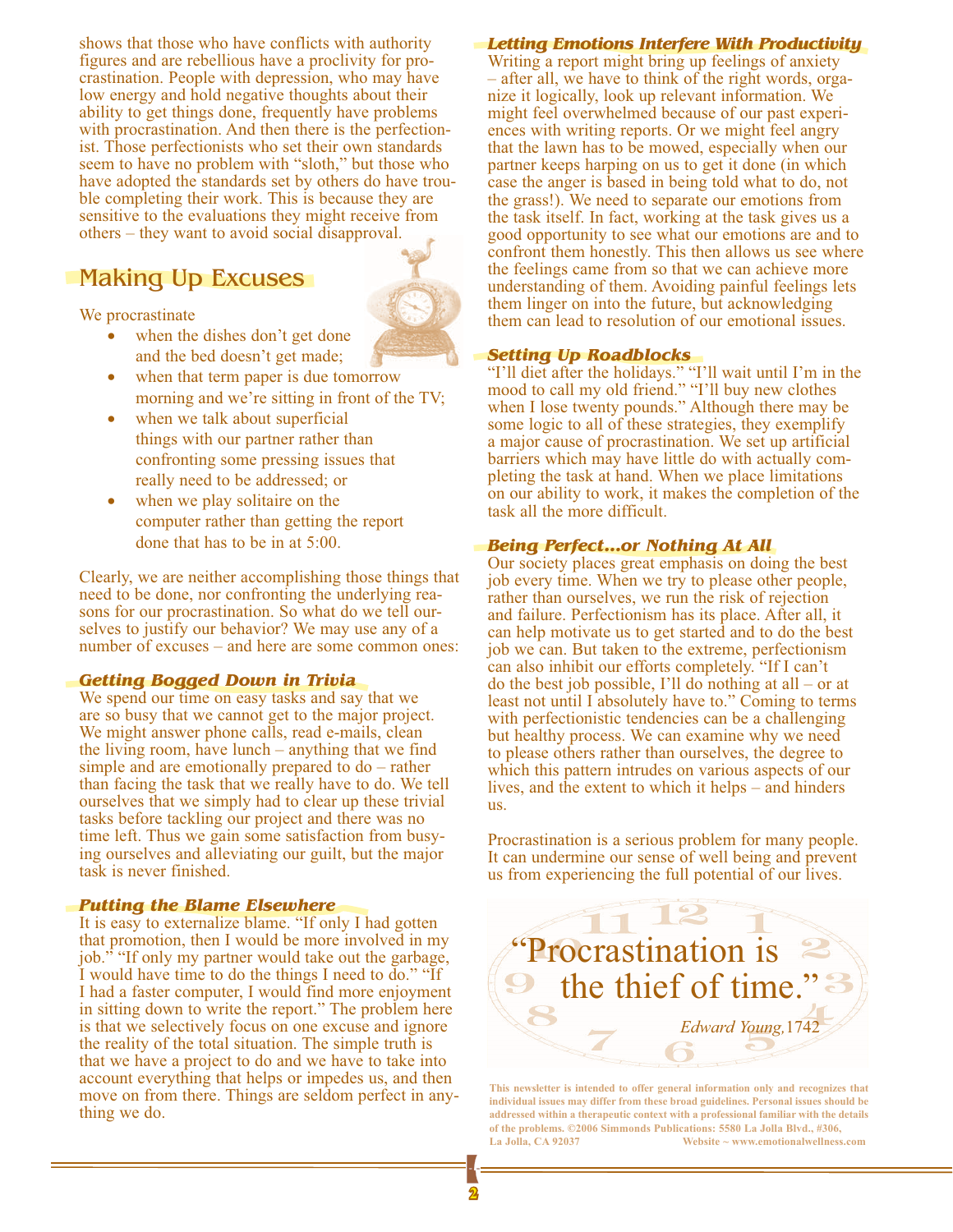A portion of our time is spent pleasurably and a portion is spent on tasks we may not particularly enjoy. Such is the nature of life. To avoid the disagreeable is, unfortunately, to compromise the pleasurable. The person who is emotionally healthy is one who is familiar with and can tolerate the ups and downs, the highs and lows, the light and the dark. Living completely entails embracing our responsibilities, relishing our pleasures, and appreciating our time.

### **Fourteen Tips for Overcoming Procrastination**

- (1.) Examine your "shoulds." And this applies to "oughts," "musts," and "have-tos." When we feel obligated to someone else, we may feel inhibited. Change these statements to "wants," and then you assume responsibility yourself for doing a task. Rather than saying, "I should call my son's teacher," change it to, "I want to call my son's teacher."
- (2.) Look at your excuses rationally. In fact, make up a list of the excuses you use that prevent you from getting a job done. Then examine each excuse and beside it write out a more realistic thought. For example, "I'm not in the mood" can be reinterpreted as "Mood doesn't get the job done."
- (3.) Use self-motivating statements. How we define a task can alter our motivation for completing it. Many people repeat phrases to themselves, or even post notes in visible places, which serve to spur them on. Try out phrases like, "The sooner I'm done, the sooner I'm free," or "There's no time like the present."
- $(4)$  Make up a To Do List. Write out a list of things you need to do this week (or  $day - or$  month) and then cross them off, one by one, when they are done. With this list you can see exactly what needs to be accomplished, and you can get a feeling of fulfillment as the list gets whittled down.
- (5.) Set priorities. On your To Do list, rank the jobs that need to be done in order of their importance. Then focus on only one job at a time.
- (6.) Break the task down into smaller pieces. This is one of the most important ways to combat procrastination. Write down all the steps involved in your project and see each step as a manageable job that can get done with little effort. Even if we dislike some duties, we can handle them if they last only for a short time.
- 7. Look at time. We sometimes have a poor conception of how much time it takes to complete a task. Rather than panicking at the thought that you only have a week to get that profit and loss statement together, break the parts of the task down into real time. You may find that this is only a two-hour job.
- **(8. ) Take a stand.** Write yourself a contract to complete a job and sign it. Or tell a supportive friend that you plan to finish a job by a certain date. Make your project a public endeavor rather than keeping it to yourself. Gaining the support of others helps when you feel stymied.
- **9. Organize.** Make sure you have a clean work area and all of your materials in front of you. Eliminate distractions like the TV blaring in the background if you need to concentrate. Warn others that you will be unavailable (or unbearable) during a certain time.
- **10.** Manage your stress. There are a number of techniques one can use to deal with anxiety  $-\text{deep}$ breathing, progressive relaxation, visualization, physical exercise, relaxation tapes, humor, and music. These techniques can be learned in therapy.
- (11.) Just get started. You don't have to wait until you feel inspired to write that speech. Just write whatever comes to mind, and you can revise it later. Even the longest journey begins with one small step.
- **12. Reward yourself when you accomplish** a small goal. Rather than procrastinating a whole afternoon by calling friends, call a friend only when you have written a page of the report as a way of rewarding yourself.
- 13. Look at all you have accomplished. Rather than punishing yourself for not having done enough, take the more positive approach of examining all that you have done. Is the glass half empty or half full?
- (14.) Celebrate the completion of your task. Have a specific reward in mind for when your project is finished. Go out for dinner. Go to a movie. Take a weekend trip. Have a party. The celebration should be equal to your task.